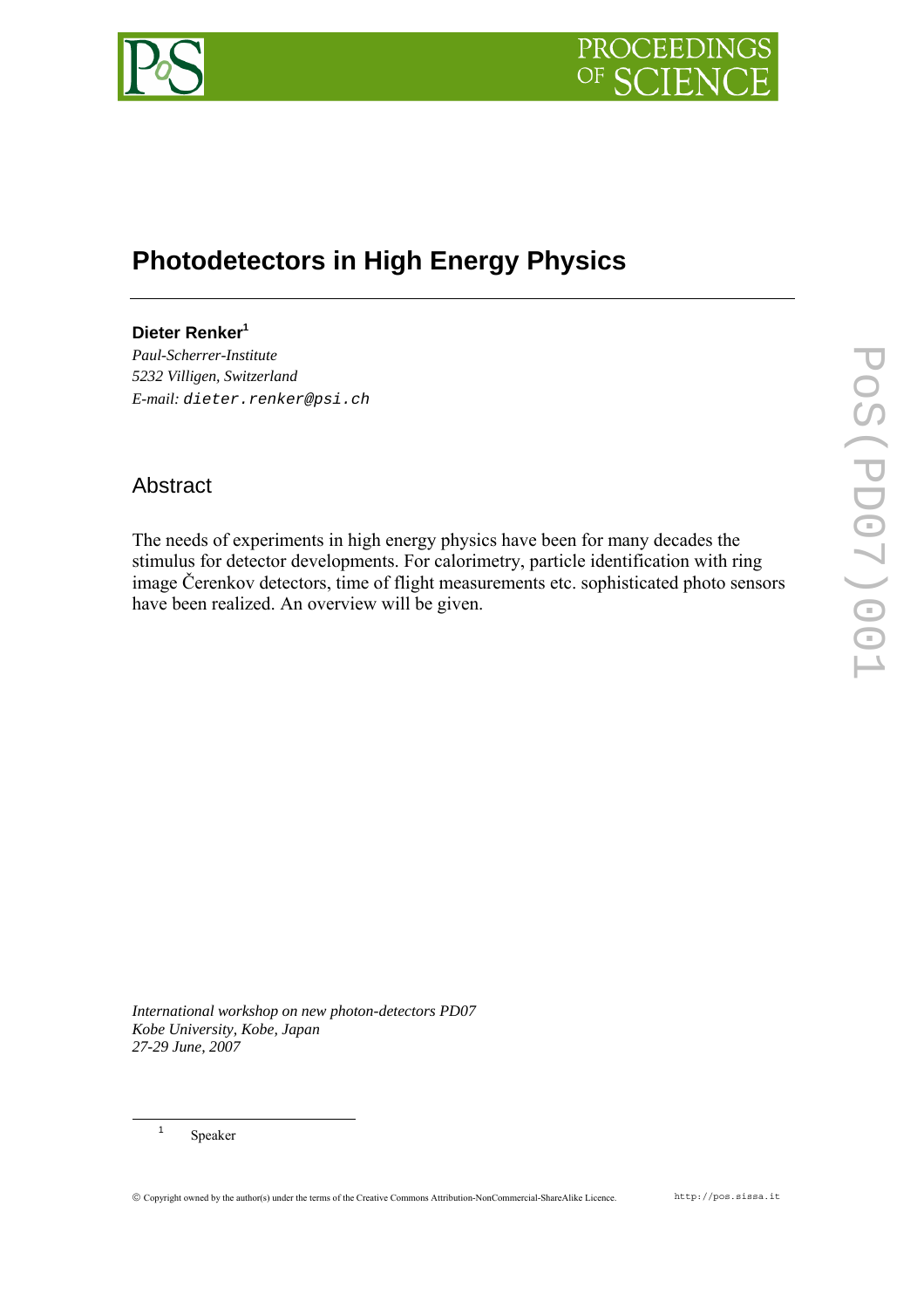#### **1. Introduction.**

The first scattering experiment in particle physics was based on the detection of photons. In 1906 Geiger, Marsden and Rutherford scattered alpha-particles on a thin gold foil and determined the scattering angle from the light flash produced at the impact point of the alpha-particles on a phosphor screen [1]. The light detector was the human eye which has a remarkable sensitivity when it is adapted to the dark.

In the year 1913 Elster and Geiter invented the photoelectric tube and in 1930 the first photomultiplier tube (PMT) was invented by L. Kubetsky [2]. In 1939 V. Zworykin and his colleagues from the RCA laboratories developed a PMT with electrostatic focusing [3], the basic structure of current PMT's, and a short time after it became a commercial product. Single photons were detectable from now on. Further innovations have led to highly sophisticated devices available nowadays. PMT's have two severe handicaps: They are very sensitive to magnetic fields (some devices tolerate axial magnetic fields) and their price is high because the complicated mechanical structure inside a vacuum container is mostly handmade.

Many modern experiments in high energy physics have calorimeters with high granularity inside strong solenoidal magnetic fields. This forced the search for an alternative to PMT's.

One of the simplest kind of photodiodes is the p-i-n photodiode in which an intrinsic piece of semiconductor is sandwiched between two heavily doped n+ and p+ regions [4]. This configuration produces a field which, even without an external field supplied, will tend to separate charges produced in the depleted region. The separated charges will be swept to the terminals and detected as current provided that they are not recombined. The smallest detectable light flash needs to consist of several hundred photons because the device has no internal gain and a charge sensitive amplifier is needed which introduces noise to the system. The p-i-n photodiode is used in most big experiments in high energy physics (CLEO, L3, BELLE, BABAR, GLAST …).

Avalanche photodiodes (APD's) have internal gain which improves the signal to noise ratio but still some 20 photons are needed for a detectable light pulse. The excess noise factor, the fluctuation of the avalanche multiplication, limits the useful range of the gain. CMS is the first big experiment to use avalanche photodiodes [5].

In the Rockwell International Science Center, Stapelbroek et al. developed 1987 the Solid State PhotoMultiplier (SSPM). This is an APD with very high donor concentration which creates an impurity band 50 meV below the conducting band. Later this device was modified to be less sensitive to infrared light and is now called Visible Light Photon Counter (VLPC). The small band gap forces an operation at very low temperatures of few degree Kelvin [6].

At the beginning of this millennium the Geiger-mode avalanche photodiode (G-APD) was developed [7, 8]. This device can detect single photons like a PMT and therefore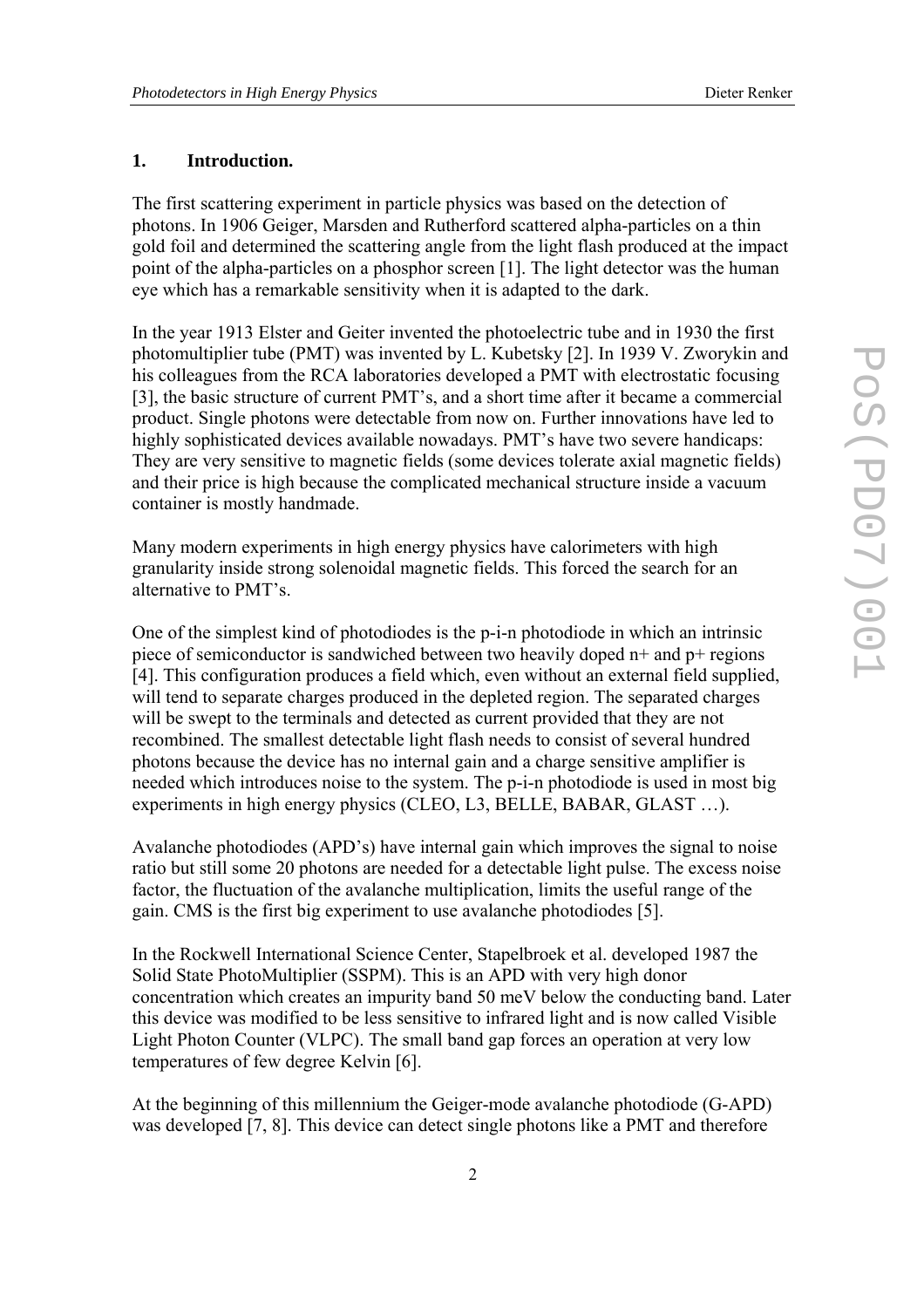some people call it Silicon PhotoMultiplier, SiPM. The pulse height spectrum measured with a G-APD shows a resolution which is even better than what can be achieved with a photomultiplier and even with a hybrid photomultiplier tube (Fig. 1).



Fig. 1: Pulse height spectrum of weak light flashes measured with a G-APD. Taken from [9].

The development of gas filled detectors made enormous progress thanks to the invention of the Gas Electron Multiplier (GEM) [10]. In recent devices the photon feedback has been successfully suppressed and the ion back flow has been reduced to a very low level [11]. At moderate cost large area detectors can be built with submillimeter localization accuracy and a time resolution of better than 1 ns. Gaseous detectors are sensitive to single photons in the spectral range from UV to visible light and the operation in high magnetic fields is possible. They have high gain (several  $10<sup>5</sup>$ ) and even so a long life time.

In the following chapters some recent detectors for high energy physics will be described. The problems that had to be dealt with and the solutions that have been found by selecting one of the above delineated light sensors will be pointed out.

### **2. Calorimeters**

#### **2.1 Homogeneous calorimeters**

PMT's can be fabricated with large sensitive areas. The biggest are the tubes with 50 centimeter diameter used in the SuperKamiokande experiment.

The crystal ball for the measurement of pibeta decay  $\pi^+ \rightarrow \pi^0 + e^+ + \upsilon$  followed by  $\pi^0\rightarrow$ γ+γ, which has a branching ratio of 10<sup>-8</sup>, is made of 240 pure CsI crystals (Fig. 2). The crystal readout needs to cover the large area of the rear crystal face, it has to be very sensitive because the light yield of pure CsI is only few percent compared to NaI(Tl) and it has to be fast in order to allow an efficient suppression of accidental coincidences. The choice was a fast 10-stage PMT with 78 mm diameter from Electron Tubes (custom type 9822 QKB). The PMT's have a quartz entrance window (emission wavelength of pure CsI is 315 nm) and are directly glued to the crystals [12].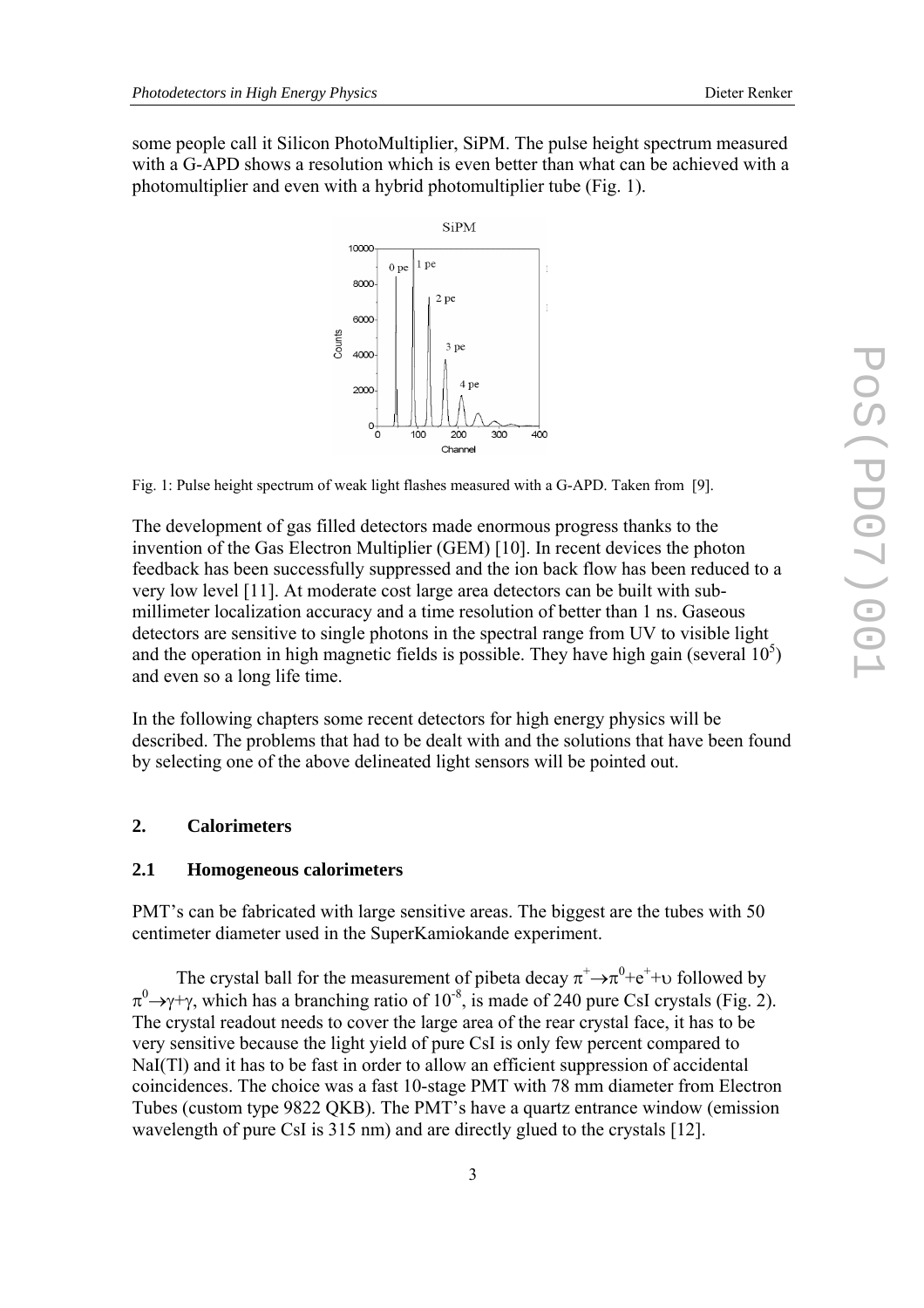

Fig. 2: Arrangement of pure CsI crystals in the so-called Pibeta experiment.

The amplification in the dynodes of a PMT has an extremely low level of noise. Summing over coincident signals from a large number of PMT's is therefore possible.

The so-called Muegamma experiment at PSI aims to measure the decay  $\mu^+ \rightarrow e^+ + \gamma$  with a sensitivity better than  $5.10^{-14}$ . The  $\gamma$ 's will be detected in a 800 l liquid xenon calorimeter by the observation of the scintillation light with 800 PMT's. The deposited energy will be derived from the sum of all PMT signals and the position of the  $\gamma$ conversion will be calculated from the distribution of the individual amplitudes [13].

In most general purpose detectors for experiments at accelerators with colliding beams all subsystems except the muon chambers are inside a solenoid with a strong magnetic field. The readout of the electromagnetic calorimeter has therefore to use a solid state photo detector. L3 with ~12000 BGO crystals was the first detector that employed p-i-n photodiodes [14]. Even more important was the selection of p-i-n photodiodes in calorimeters made of CsI(Tl) crystals because the emission of CsI(Tl) peaks at 550 nm. Photodiodes have at this wavelength a quantum efficiency  $QE \sim 80\%$  while PMT's have less than 10%. Pioneered was the use of CsI(Tl) crystals and a p-i-n photodiode readout by CLEO [15]. The B-factories BELLE and BABAR have the same type of calorimeter and all achieve an energy resolution better than  $2\%$  for 1 GeV  $\gamma$ 's.

Photodiodes have no gain. The operation is very stable but they need a charge sensitive amplifier which makes the signal rise time slow and introduces noise to the system  $(C_{\text{PIN}} \sim 80 \text{ pF/cm}^2)$ . Calorimeters made of materials with low light yield (pure CsI in KTeV and Čerenkov calorimeters with lead glass) cannot use PIN photodiodes.

The full thickness of the p-i-n photodiodes  $(300 \,\mu m)$  is sensitive. Charged particles (e.g. e<sup>+</sup> and e<sup>-</sup>) which leak out at the rear end of the crystals and pass the diode produce an unwanted addition to the signal (Nuclear Counter Effect, NCE). A minimum ionizing particle creates some 100 electron-hole pairs per micron in silicon. This makes  $\sim$ 30,000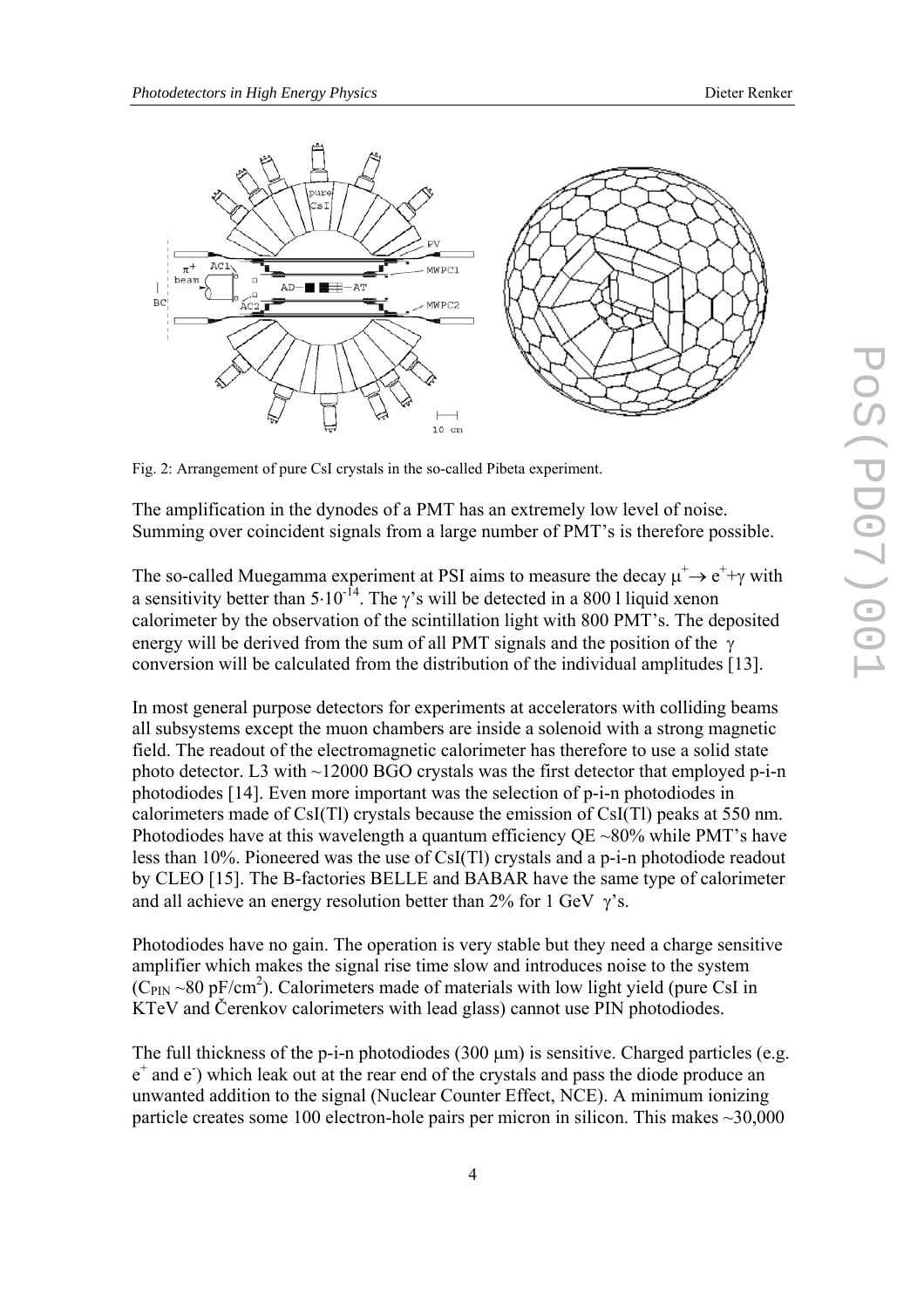electron-hole pairs which fake additional energy in a calorimeter specially when the scintillation material has a relative low light yield, like  $PbWO_4$  [16].

The avalanche photodiode (APD) developed for the electromagnetic calorimeter of CMS has a thin p-doped layer of silicon in front of the p-n junction (Fig. 3) where the photo conversion takes place. The created electrons are amplified while the electrons produced by a MIP traversing the bulk (N, N– and N+ in fig.3) are not amplified. The contribution of the NCE can be evaluated by an effective thickness which is for the CMS APD  $\sim$ 6  $\mu$ m [17], 50 times thinner than a p-i-n photodiode.



Fig. 3: Basic structure of the APD developed for CMS.

The internal gain of an APD improves the signal to noise ratio but the excess noise factor (avalanche fluctuations) and the gain sensitivity to voltage and temperature variations contribute to the energy resolution.

The energy resolution of CMS ECAL meets the design goal for the detector. For uniform illumination of a crystal with 120 GeV electrons a resolution of 0.5% was achieved [18].

#### **2.2 Sampling calorimeters**

Almost a homogeneous calorimeter because of the relative small amount of absorber material is the KLOE calorimeter. It is made of 200 layers of scintillating fibers embedded in a lead absorber. For the readout fine mesh PMT's (Hamamatsu R5946) are used on both ends of the 430 cm long fibers. An excellent energy resolution of 5%/ $\sqrt{E(GeV)}$  has been achieved. The time resolution of 54 ps/  $\sqrt{E(GeV)} \oplus 50$  ps allows the determination of  $K^0 \rightarrow \pi^0$ 's vertices from the photon arrival time [19].

A real sampling electromagnetic calorimeter is Shashlik of LHCb. It has to stand a high radiation environment, has to have a good energy resolution, a fast response and a high dynamic range. Shashlik is a stack of scintillator and lead tiles with wavelength shifting fibers perpendicular to the tiles (Fig. 4) and with PMT readout (Hamamatsu 7899-20). The achieved energy resolution is  $8.3/\sqrt{E} \oplus 1.5\%$  % [20].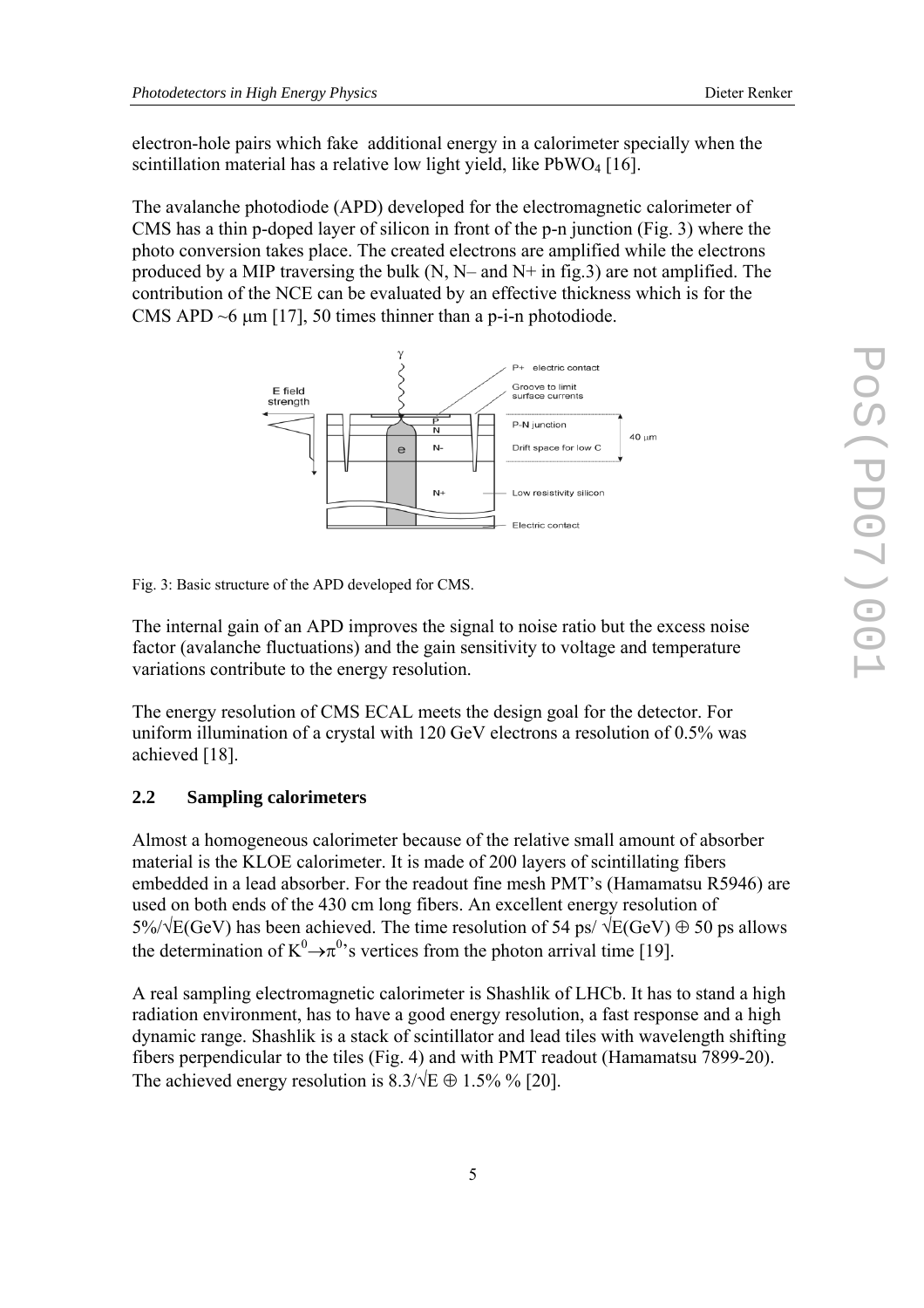

Fig. 4: Construction of the Shashlik electromagnetic calorimeter of LHCb.

Hadron calorimeters are almost always built as sampling devices because to some extent they allow to make the response to electrons equal to the response to hadrons (e/h=1, compensation) which is crucial for the energy resolution. The best example is the ZEUS calorimeter with uranium and scintillator plates [21].

The energy sampled is typically a few percent of the total incident energy. A small number of photons have to be detected with a good signal to noise ratio. Up to now all sampling hadron calorimeters which are based on the detection of light from plastic scintillators use PMT's.

The hadron calorimeter of CMS is made of brass, plastic scintillator tiles, wavelength shifting fibers and proximity focused hybrid PMT's. It needs to work in a 4 T magnetic field, has to have a large dynamic range, high position sensitivity and low crosstalk [22].



Fig. 5: Left: Tiles with wavelength shifting fibers. Right: Measured energy resolution with Geiger-mode APD's (solid points), multi anode PMT's (squares) and MC prediction (triangles).

The physics requirements at the International Linear Collider (ILC) impose strict demands on the performance of calorimeters. The ultimate goal is to achieve a jet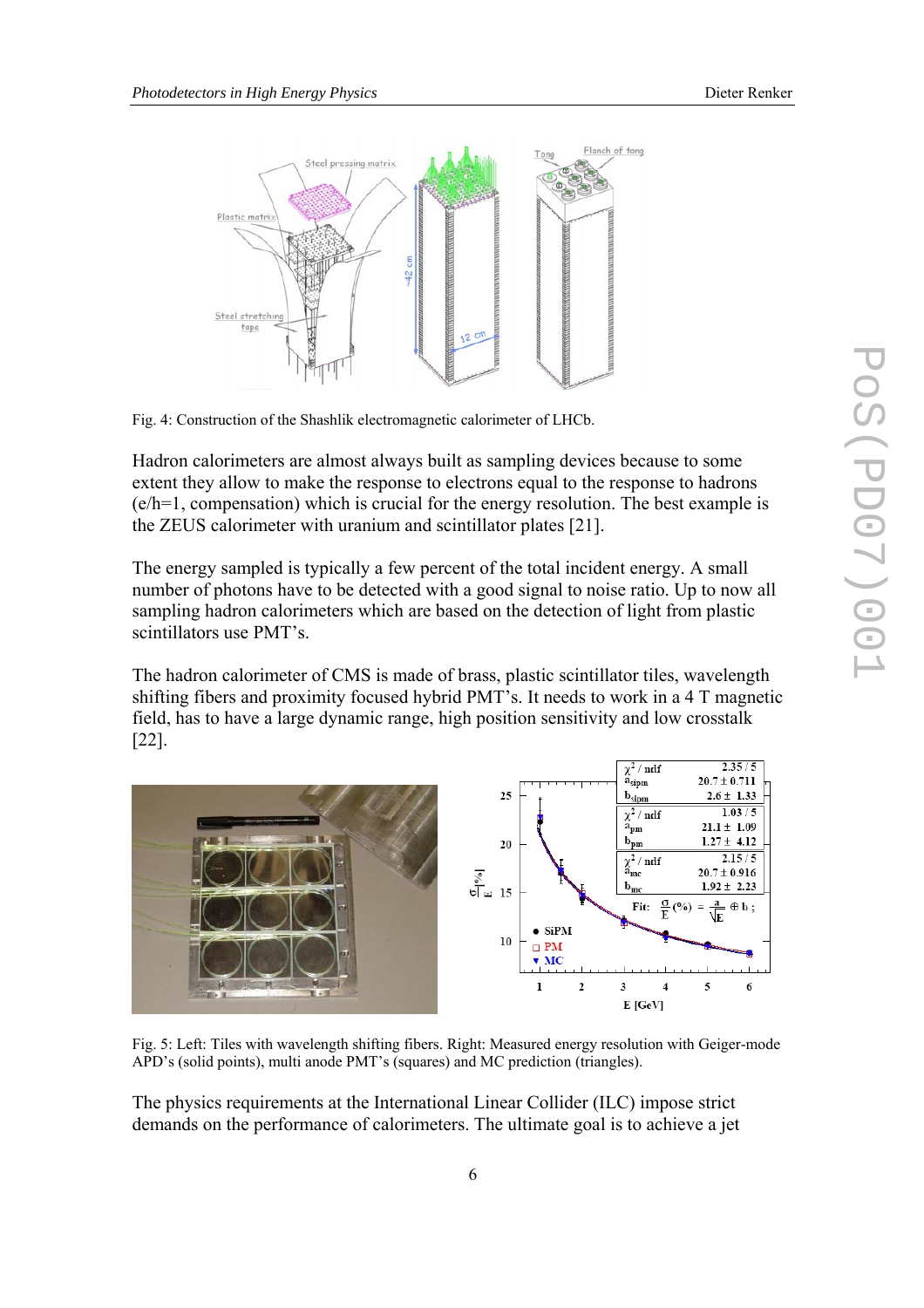energy resolution of about 30%/√E in order to increase the sensitivity for reconstruction of the W, Z and Higgs bosons and supersymmetric particles. The CALICE collaboration is presently constructing a test hadron calorimeter with 7620 scintillator tiles readout by the novel Geiger-mode APD (other names are SiPM, MPPC, MRS-APD …). This prototype (Fig. 5) is the first device which uses Geiger-mode APD's on a large scale [23].

#### **3. Ring Image Cherenkov Counter (RICH)**

RICH counters measure the photon impact point on the photon detector surface. Needed is detection of single photons with large area coverage (up 11  $\text{m}^2$ ), good spatial resolution, high efficiency and good signal-to-noise ratio. Individual RICH counter have in addition special requirements: operation in (high) magnetic fields, high rate capability,very high spatial resolution and excellent timing (time-of-arrival information and background reduction). Usually the available space is very limited and the material budget has to be very low to reduce the scattering and energy loss in front of calorimeters.

The classical example is the RICH of CLEO. It has a LiF radiator, an expansion volume and a wire chamber filled with a photo sensitive gas (methan and triethylamine, TEA) [24]. More recent RICH detectors use CsI to convert Cherenkov photons to free electrons. The CsI is deposited on the cathode pads of a wire chamber (ALICE [25], HADES [26], COMPASS [27]) or on the first foil of a triple Gas Electron Multipler (GEM) like in the PHENIX RICH [28] (Fig. 6).



Fig. 6. Construction principle of the ALICE (left) and PHENIX RICH (right).

In the Compass experiment the central region of the RICH counter was recently upgraded to enable running at higher beam intensities, higher trigger rates and with a nanosecond time resolution for background suppression [27]. The wire chamber photon detector was replaced by an array of multianode PMTs very similar to the HERA-B RICH [29]. The PMT's are Hamamatsu 16 channel tubes (R5900-M16).

The RICH for LHCb has to cover a large area  $(2.8m^2)$  with high active area fraction. It needs to be fast compared to the 25 ns bunch crossing time, has to operate in a small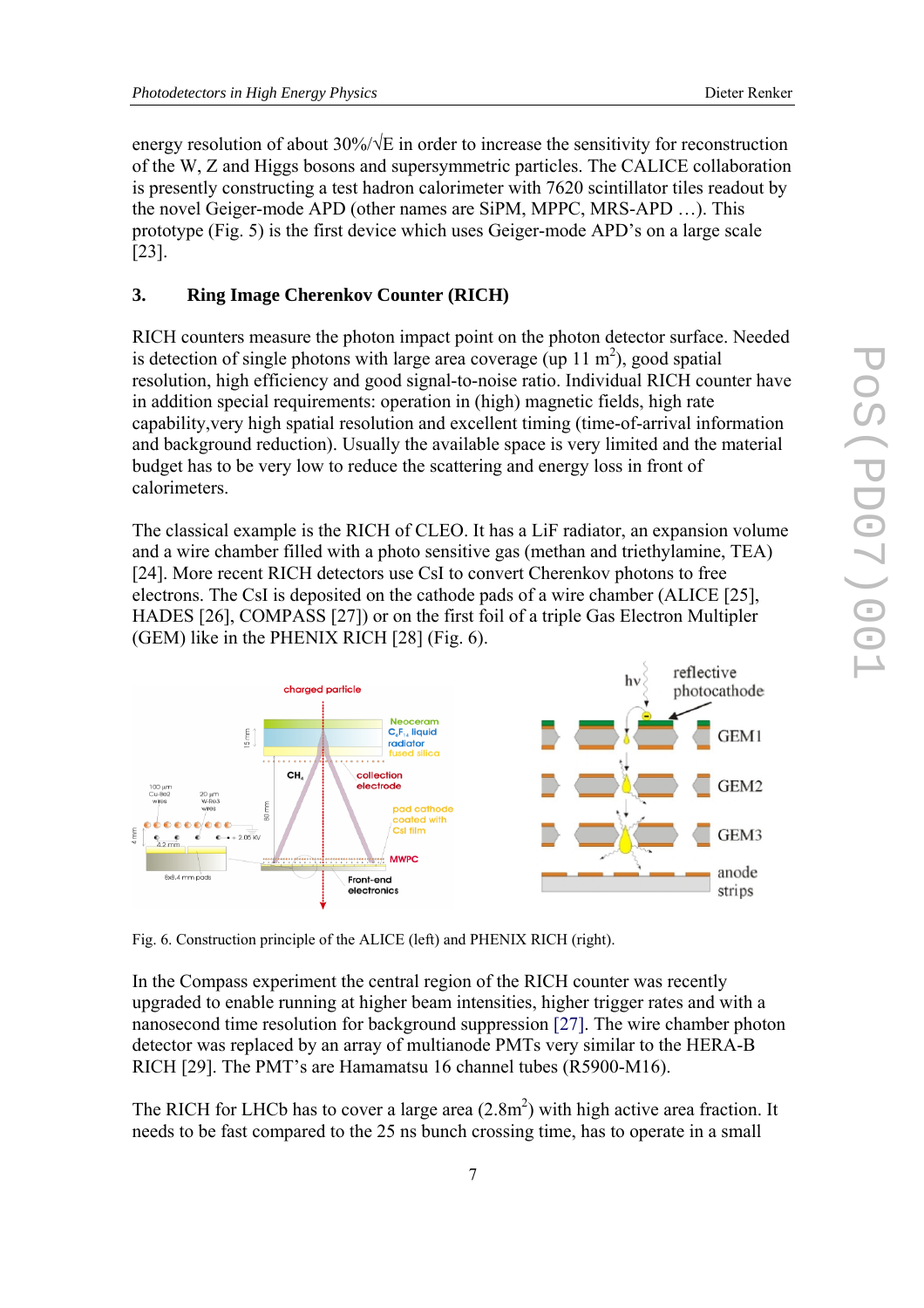magnetic field and has to have a granularity of  $2.5x2.5mm^2$ . A hybrid PMT with 5x demagnification has been chosen with an anode made of a pixel detector with 8192 channels organized in 1024 super-pixels of 500 x 500  $\mu$ m<sup>2</sup> size [30].

A very compact particle identification can be achieved with the Detection of Internally Reflected Cherenkov light (DIRC). The BABAR DIRC is based on the detection of Cherenkov photons trapped in a 5 m long quartz radiator bar (Fig. 7). The patterns on the photon detectors (PMT's ETL 9125) are complicated but result in well resolved peaks in the angle distribution [31].



Fig. 7: Principle of the BABAR DIRC (left) and a view of the PMT array for the readout (right).

## **4. Time of Flight detectors (TOF)**

Particle identification at relative low energies is done in the BELLE detector by TOF. 128 plastic scintillators (3 m long,  $\sim$ 4x6 cm<sup>2</sup>) with fine mesh PMT's (Hamamatsu R6680) on both sides of the TOF detector provide a time resolution of less than 100 ps and allow a  $\pi$ /K separation up to 1.2 GeV [32]. An Aerogel Cherenkov Counter (ACC) extends the  $\pi/K$  separation to 3.5 GeV. It also utilizes fine mesh PMT's.

#### **5. Tracking**

Scintillating fiber tracking technology has demonstrated great potential for high speed charged particle tracking and triggering. The D0 tracker consists of 80000 fibers, 2.5 m and 1.7 m long. The light produced by charged particles crossing a fiber is transported via ~10 m long optical fibers to Visible Light Photon Counters (VLPC's) housed in a cryostat which regulates the operation temperature (6 to 8 degree Kelvin). Few photons arrive at the photo detector which therefore needs to have high QE of some 80% and single photon detection capability [33].

The target tracker of the OPERA experiment covers an area of  $3000 \text{ m}^2$ . Its purpose is to locate the lead/emulsion brick where a neutrino interaction occurred [34]. In total 31744 scintillator strips  $(1 \times 2.6 \times 686 \text{ cm}^3)$  with a wavelength shifting fiber in a groove are grouped in 496 modules (64 strips/module). The 64 fibers of each module are on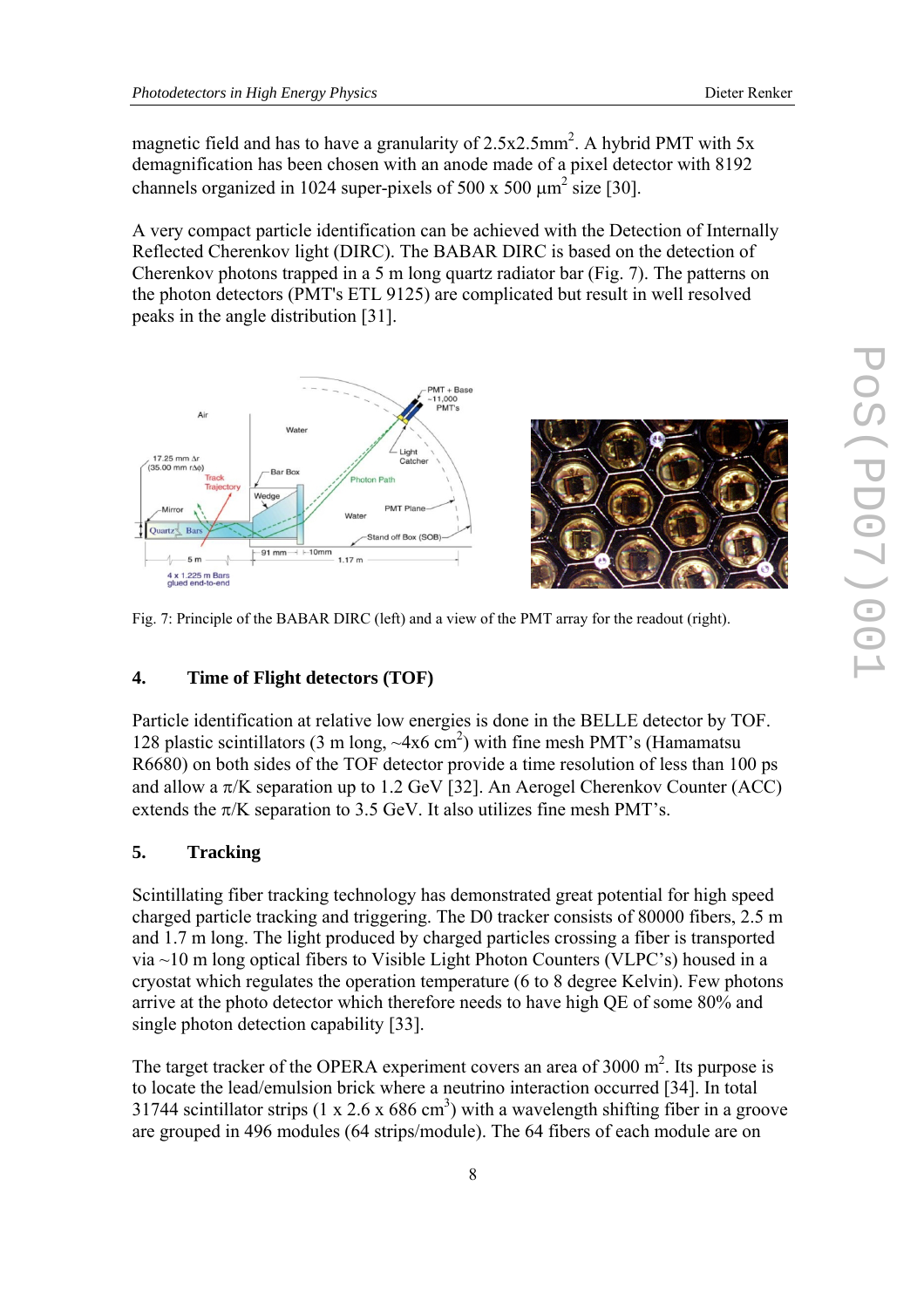both sides connected to 64 channel multi anode PMT's (Hamamatsu H 7546). The construction is similar to the tracker in the MINOS experiment [35].

#### **6. Conclusion**

A large variety of techniques of photo sensors has been developed and integrated in present detectors for high energy physics. There is an almost infinite number of alternative designs which have been proposed and partly tested in prototypes. The working horse is still the PMT when weak light flashes need to be detected. New types of photo sensors are always quickly being adopted in high energy physics experiments. The new Geiger-mode avalanche photodiodes will for sure have a heavy impact on the design of future detectors.

#### **References**

- [1] E. Rutherford, Philosophical Magazine, Series 6, 21 (1911) 669
- and [H. Geiger](http://de.wikipedia.org/wiki/Hans_Geiger) and [E. Marsden](http://de.wikipedia.org/wiki/Ernest_Marsden), Proceedings of the Royal Society 82A (1909) 495.
- [2] B.K. Lubsandorzhiev, Nucl. Instr. Meth. A 567 (2006) 236.
- [3] V.K. Zworykin and J.A. Rajchman, Proc. IRE 27 (1939) 558.
- [4] K. Yamamoto et al., Nucl. Instr. Meth. A 253 (1987) 542.
- [5] G. Alexeev et al., Nucl. Instr. Meth. A [385](http://www.sciencedirect.com/science?_ob=PublicationURL&_tockey=%23TOC%235314%231997%23996149996%2310296%23FLP%23&_cdi=5314&_pubType=J&view=c&_auth=y&_acct=C000049043&_version=1&_urlVersion=0&_userid=1929189&md5=a0cd3ce7bbd3dda82e9e5bc55111c877) (1997) 425.
- [6] A. Bross et al., Nucl. Instr. Meth. A 477 (2002) 172.
- [7] P. P. Antich et al., Nucl. Instr. Meth. A 389 (1997) 491.
- [8] V. Saveliev and V. Golovin, Nucl. Instr. Meth. A 442 (2000) 223.
- [9] P. Buzhan et al., Nucl. Instr. Meth. A 504 (2003) 48.
- [10] F. Sauli, Nucl. Instr. Meth. A 386 (1997) 531.
- [11] A. Breskin et al., Nucl. Instr. Meth. A 553 (2005) 46.
- [12] E. Frlež et al., Nucl. Instr. Meth. A 526 (2004) 300.
- [13] A. Baldini et al., Nucl. Instr. Meth. A 545 (2005) 753.
- [14] J.A. Bakken et al., Nucl. Instr. Meth. A [254](http://www.sciencedirect.com/science?_ob=PublicationURL&_tockey=%23TOC%235314%231987%23997459996%23353979%23FLP%23&_cdi=5314&_pubType=J&view=c&_auth=y&_acct=C000049043&_version=1&_urlVersion=0&_userid=946853&md5=cc21e4d707572314f471f0fac40da2b8) (1987) 535.
- [15] E. Blucher et al., Nucl. Instr. Meth. A [249](http://www.sciencedirect.com/science?_ob=PublicationURL&_tockey=%23TOC%235314%231986%23997509997%23354194%23FLP%23&_cdi=5314&_pubType=J&view=c&_auth=y&_acct=C000049043&_version=1&_urlVersion=0&_userid=946853&md5=2422f6fa71df7b26bf94cff0ffdd213a) (1986) 201.
- [16] J. P. Peigneux et al., Nucl. Instr. Meth. A 378 (1996) 410.
- [17] Th. Kirn et al., Nucl. Instr. Meth. A 387 (1997) 199.
- [18] P. Adzic et al., CMS NOTE 2006/148.
- [19] A. Antonelli et al., Nucl. Instr. Meth. A 370 (1996) 367.
- [20] B. Perret, Nuvl. Phys. B 142 (2005) 442.
- [21] M. Derrick et al., Nucl. Instr. Meth. A 309 (1991) 77.
- [22] P.Cushman et al., Nucl. Instr. Meth. A 442 (2000) 289.
- [23] V. Andreev et al., Nucl. Instr. Meth. A 540 (2005) 368.
- [24] M. Artuso et al., Nucl. Instr. Meth. A 409 (1998) 375.
- [25] A. Gallas et el., Nucl. Instr. Meth. A, in press.
- [26] L. Fabbietti et al., Nucl. Instr. Meth. A 502 (2003) 256.
- [27] P. Abbon et al., Nucl. Instr. Meth. A 572 (2007) 419.
- [28] I. Ravinovich et al., Nucl. Instr. Meth. A 774 (2006) 903.
- [29] I. Ariño et al., Nucl. Instr. Meth. A 516 (2004) 445.
- [30] S. Amato et al. (LHCb collaboration), CERN LHCC 2000-037.
- [31] I.Adam et al., Nucl. Instr. Meth. A 538 (2005) 281.